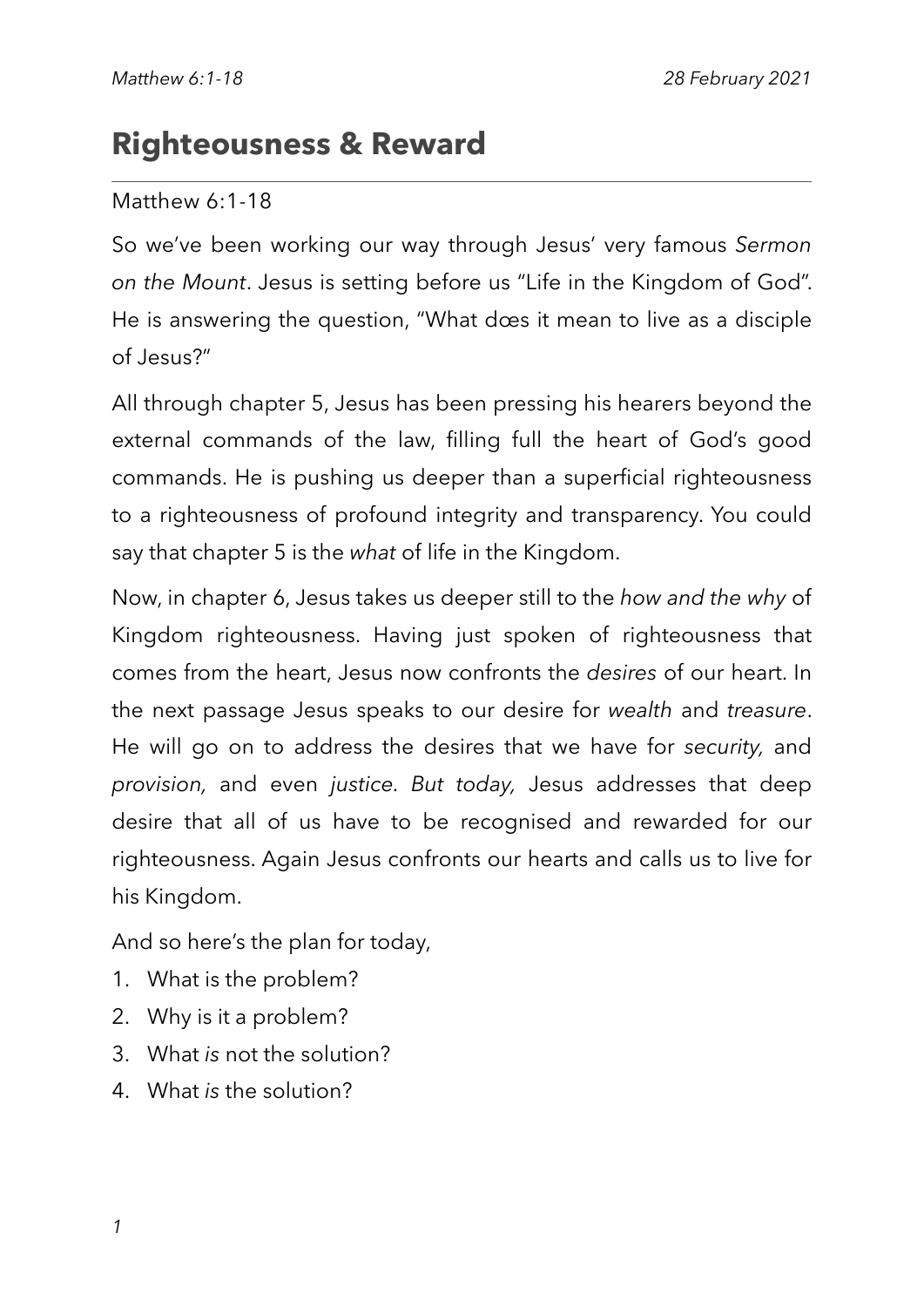### **1.** *What is the problem?*

*So what is the problem here?* Well, Jesus states it plainly in chapter 6 verse 1. Have a look again with me, Jesus says:

*Be careful not to practice your righteousness in front of others to* 

#### *be seen by them.*

You can see this as Jesus unpacks the principle in each of the three sections of this passage. In each case he says

*When you give to the needy/when you pray/when you fast…do* 

#### *not be like the hypocrites.*

Now we know what a hypocrite is don't we? We can smell the stench a mile away! That terrible gap between appearance and reality. Hypocritical righteousness is play-acted righteousness.

And that's exactly what Jesus is getting at. The Greek Word here is basically *is* hypocrite, and it's taken from the world of the theatre. A Hypocrite was literally an *actor*. And when we give and pray and fast just to please the people around us, Jesus says it's like we're putting on a show at the Concourse. And everyone around us is the crowd.

Giving to the needy stops being an act of service, and becomes a staged production announced with the trumpeting of our own goodness.

We turn our prayers into PR. Reading our lines for the applause of our fans.

And fasting ceases to be a discipline that turns ourselves out to the love of God and our neighbour, and instead it is just another thing that turns the spotlight on ourselves to show how serious we are, and how spiritual we are.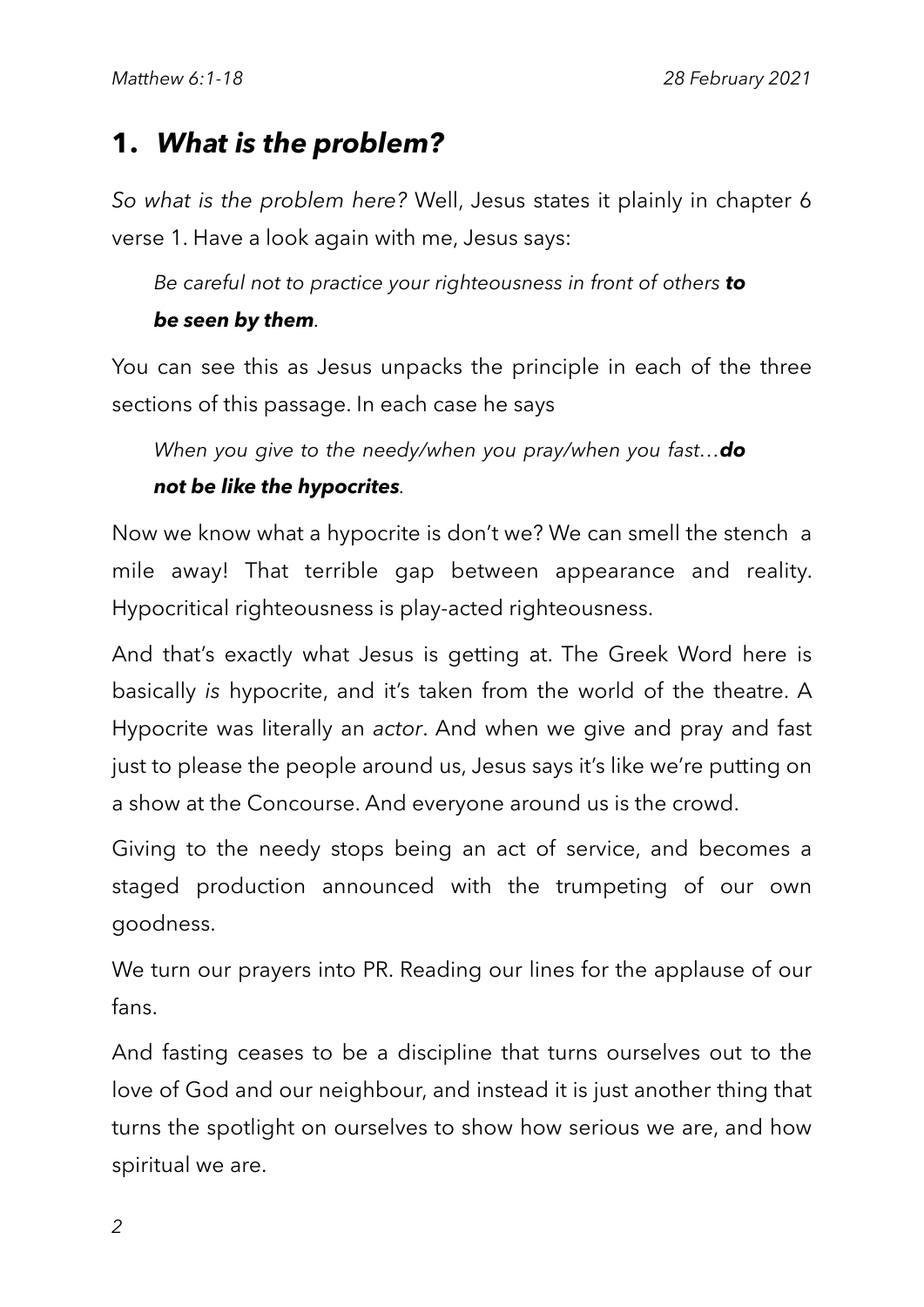The problem Jesus is targeting here is the sinful inclination of our hearts to turn away from the very *practical* matters of loving God and our neighbour and making our lives *theatrical*. It's so easy to give up on the messy and difficult righteousness of reconciling with our neighbours, of being faithful to our promises, of being radically generous and loving towards our enemies, and to opt instead for the flashy — and much easier — righteousness of the hypocrite.

The problem here is exactly what we have seen over the past few weeks: It's the self-centredness that is the very root of our sin. The problem is we recast reality as the *grand story of me*. And we make other people, and even God himself, bit-part players in the riveting drama of our life.

And I hope you can see how Jesus' words come crashing into the reality in which we all live today. I mean, you're more likely to get odd looks than admiring looks is you start to pray outside Chatswood Chase (hypothetically). And you're more likely to be praised for intermittent fasting than the sort of fasting that Jesus is talking about.

And yet, don't we just swim in the water of this self-centredness. We are always putting our lives on display before others in order to be seen by them. I mean what is the point of going on a holiday, or having a pet, or of doing *anything* if you can't leverage it for likes on social media. Tally told me last week that during her prac at a pre-school the kids would draw pictures of their family and their parents would always be holding their phones in their hands.

We have literally become the producers of our own indie films, phone camera in hand, filtering out the mess — or maybe even keeping the mess — depending on what will look the most impressive.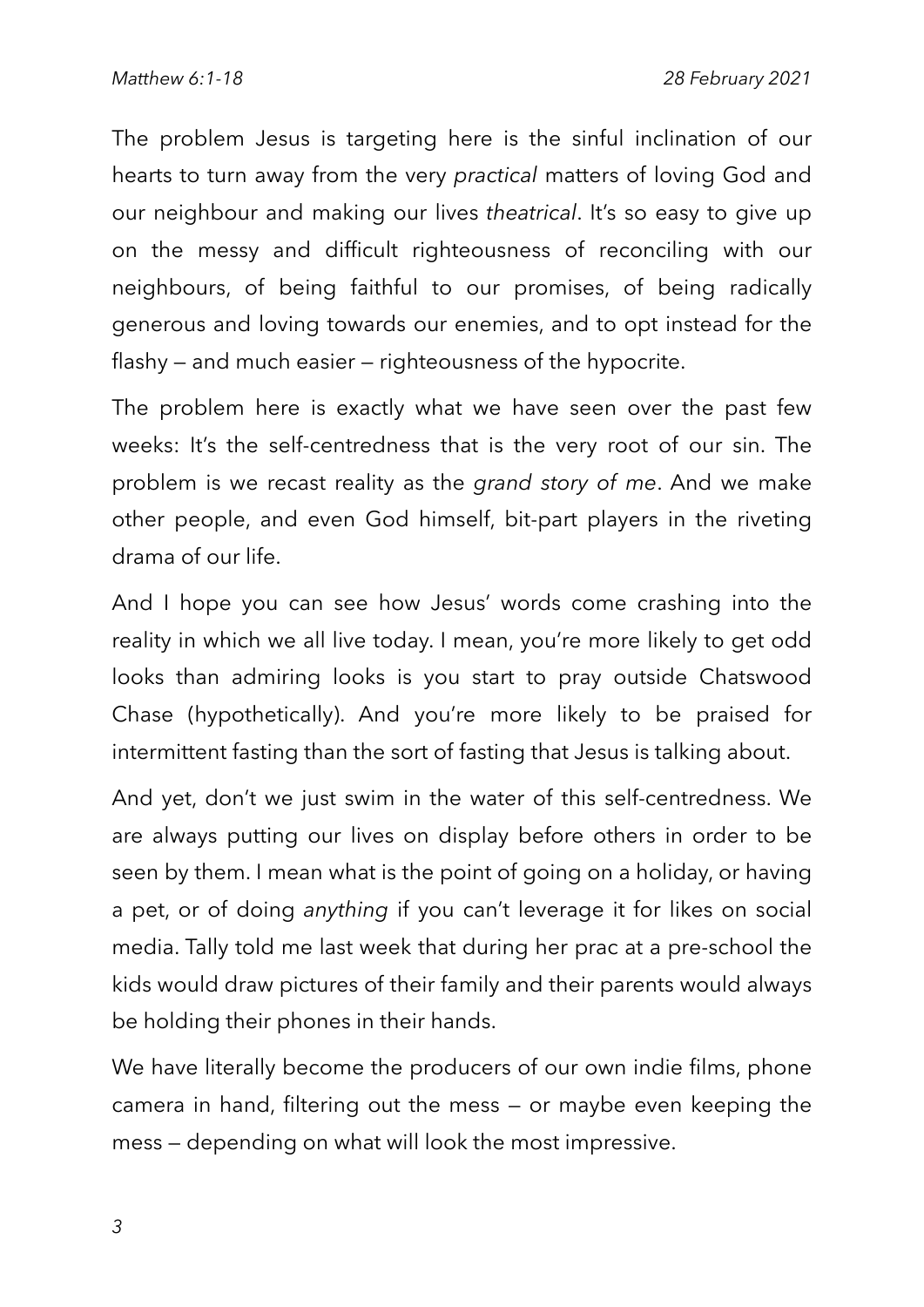It ought not surprise us, then, that we carry this attitude into church with us. In fact, it's probably even more dangerous at church because we really do want to esteem service, and prayer, and spiritual discipline. So we volunteer to pack up the chairs with half an eye to whether the girl we like is watching. We pray once a week…at home group, when others are listening. We drop subtle hints to what we are reading in our quiet times, or we always work hard to appear super serious so that everyone knows how super spiritual we are.

And it's not just a matter of external fanfare either. Jesus says in *verse 3*  that we should give without our left hand knowing what our right hand is doing, because he knows that the trumpets in the streets are not the only problem. For don't we all know that swell of the orchestra in our hearts when we do the right thing and we sing to ourselves, "Ah! I really am quite a decent fellow after all!"

The problem, Jesus says, is that we can so easily even make our service of other people into into an act of self-promotion. In our stubborn selfcentredness we turn purity into a performance, and piety into a play.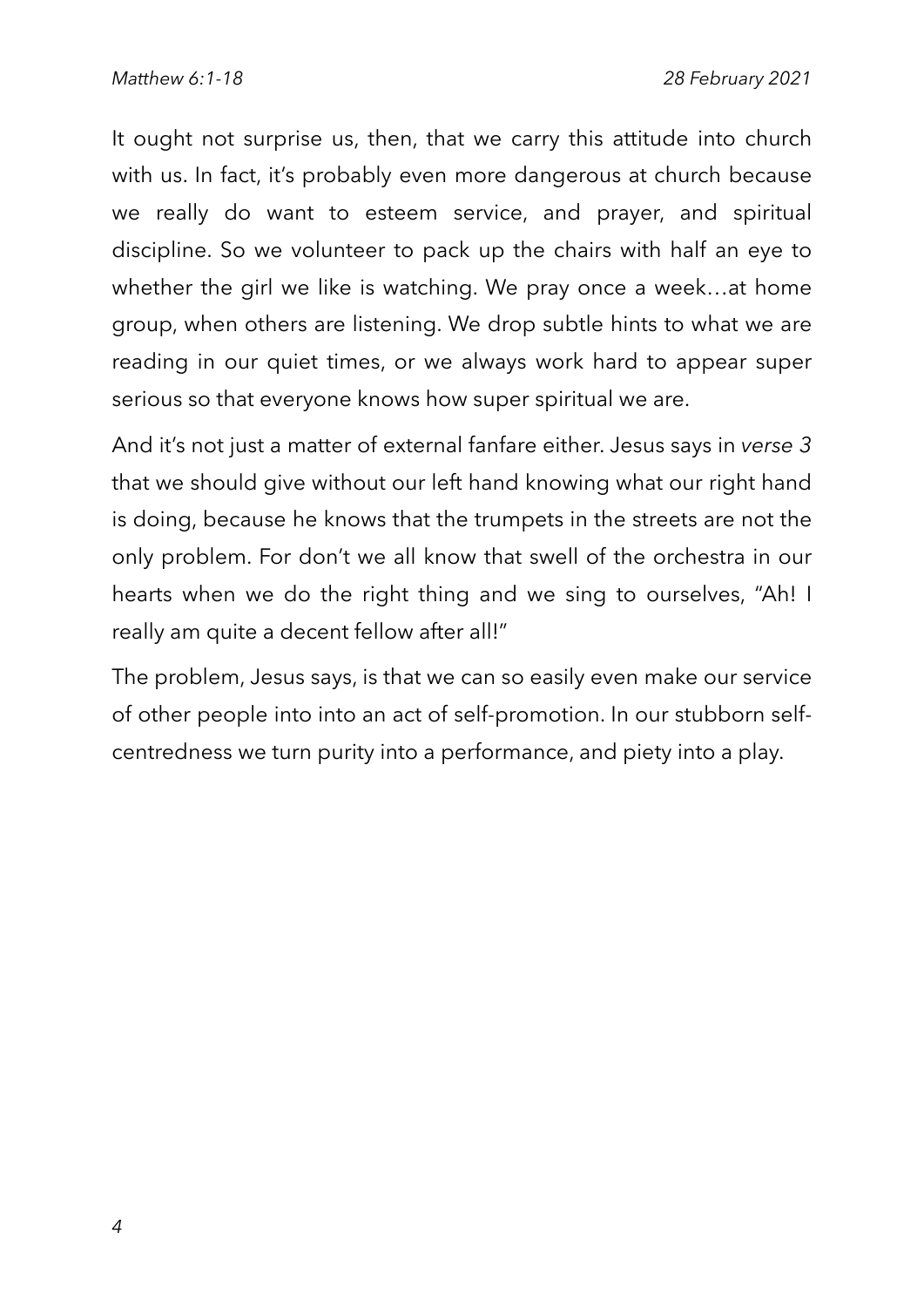## **2. Why is this a problem?**

So why is this performative righteousness such a problem?

Well, for starters, and this isn't really in the text so much, but can you see how this is such a *DISSATISFYING* way to live. For how fickle are the praises of our fellow human beings. Talk about a tough crowd, am I right?

What wins you acclaim one minute will get you cancelled the next. I mean just look around: is the constant display of our lives for others to see leading us into greater joy and satisfaction? No! Loneliness and anxiety and self-doubt are rampant, especially amongst young people as they feel the constant gaze of the critical crowd.

But here in the passage Jesus points us to two more reasons why performative righteousness is such a problem.

Firstly, it's *DEHUMANISING*. We've already seen the way that Jesus uses the language of fanfare and the theatre in this passage, and we also see that he uses the language of *finance* and transactions. Jesus says that the praise of others is a reward, literally a *wage*. When we perform for the praise of others, we take our service out of the realm of genuine relationship and cast it more as a business transaction. Rather than seeing people as an end in themselves, we actually see them as a *means* to and end. In chapter 5 we saw how we can objectify people as objects to be *used* for our pleasure, or obstacles to our own satisfaction to be *cast aside*, and now here is a new dehumanisation: people become simply an outlet for our own egos.

And here's the nasty out-working of this: if this is the way you view people, how will you treat them, when nobody is watching?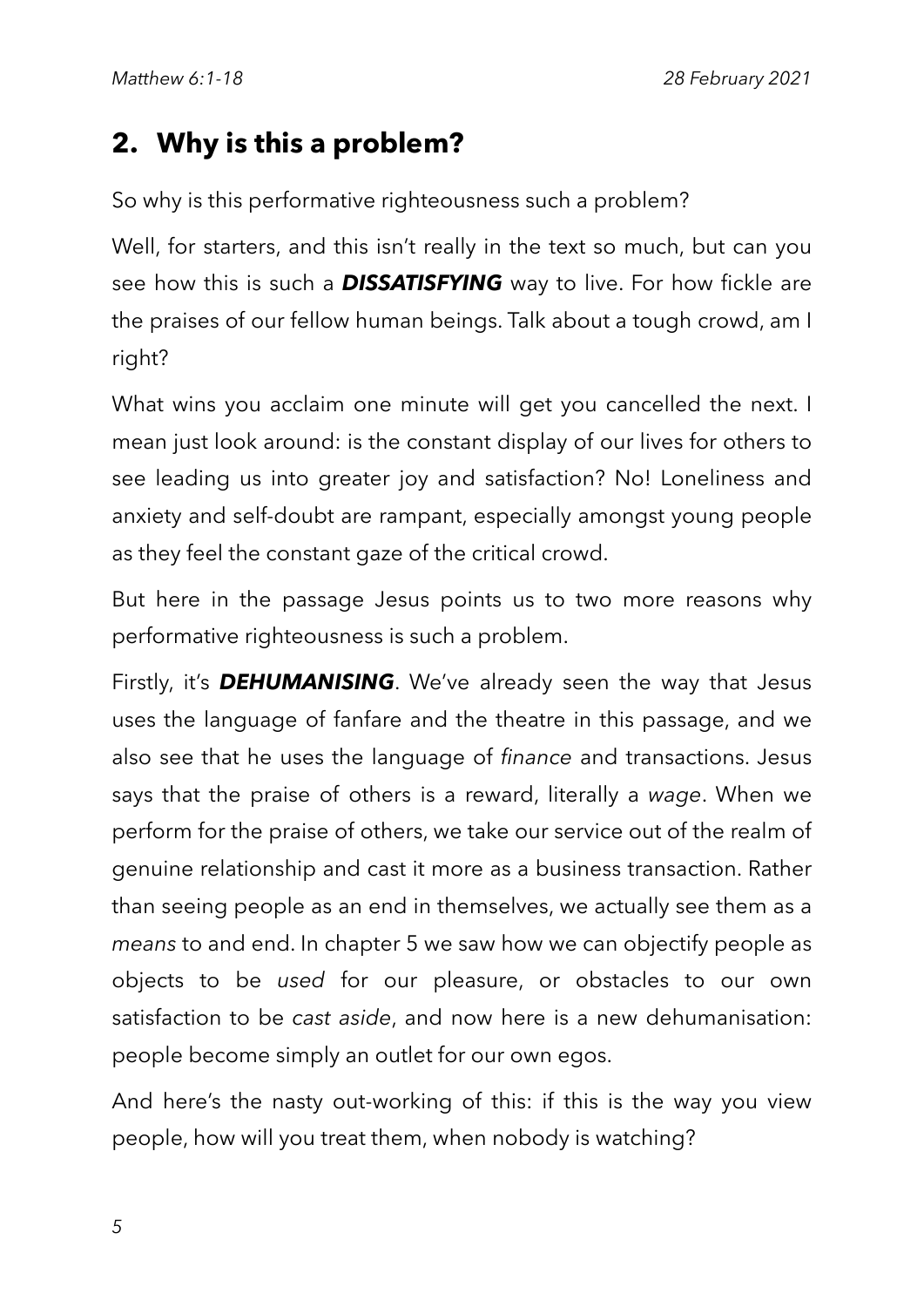If people are simply a means to the end of your own praise…will you serve them when nobody is watching? No! Will you perhaps even hurt them? Maybe.

Ravi Zacharaias was an internationally renowned Christian apologist. He travelled the world defending the truth of the resurrection, and he was greatly respected for living a life that matched. But in the past couple of months it has come to light that behind closed doors he preyed on, manipulated and ultimately abused many women in the most vulnerable positions.

He wore a mask before the crowds. And was a monster when no one was watching.

In his exposition on this passage, Don Carson says it right up front that this passage is a particular warning to people like me in Christian ministry. And I had better hear it. For if people are just a crowd to be pleased then at best I will be indifferent to people's real need. At worst, I will drag them through the mud, and the name of God with them.

And this leads to the second big reason why the problem is a problem: that when we *perform* our righteousness we *DISQUALIFY* ourselves from the Kingdom of God. There *is* a reward in pleasing people — it's a great feeling to be praised by those around you. But Jesus says if that is what you're living for, you'll get it, sure, but that's all.

Now I'm going to step into some dangerous territory here, because I know there are some big Seinfeld fans in our church. But of course the whole premise Seinfeld is that it's a show about nothing. You take everyday events of ordinary life and you make a show about it. The fact that some people can quote a Seinfeld episode for just about any social situation is proof enough that it absolutely works!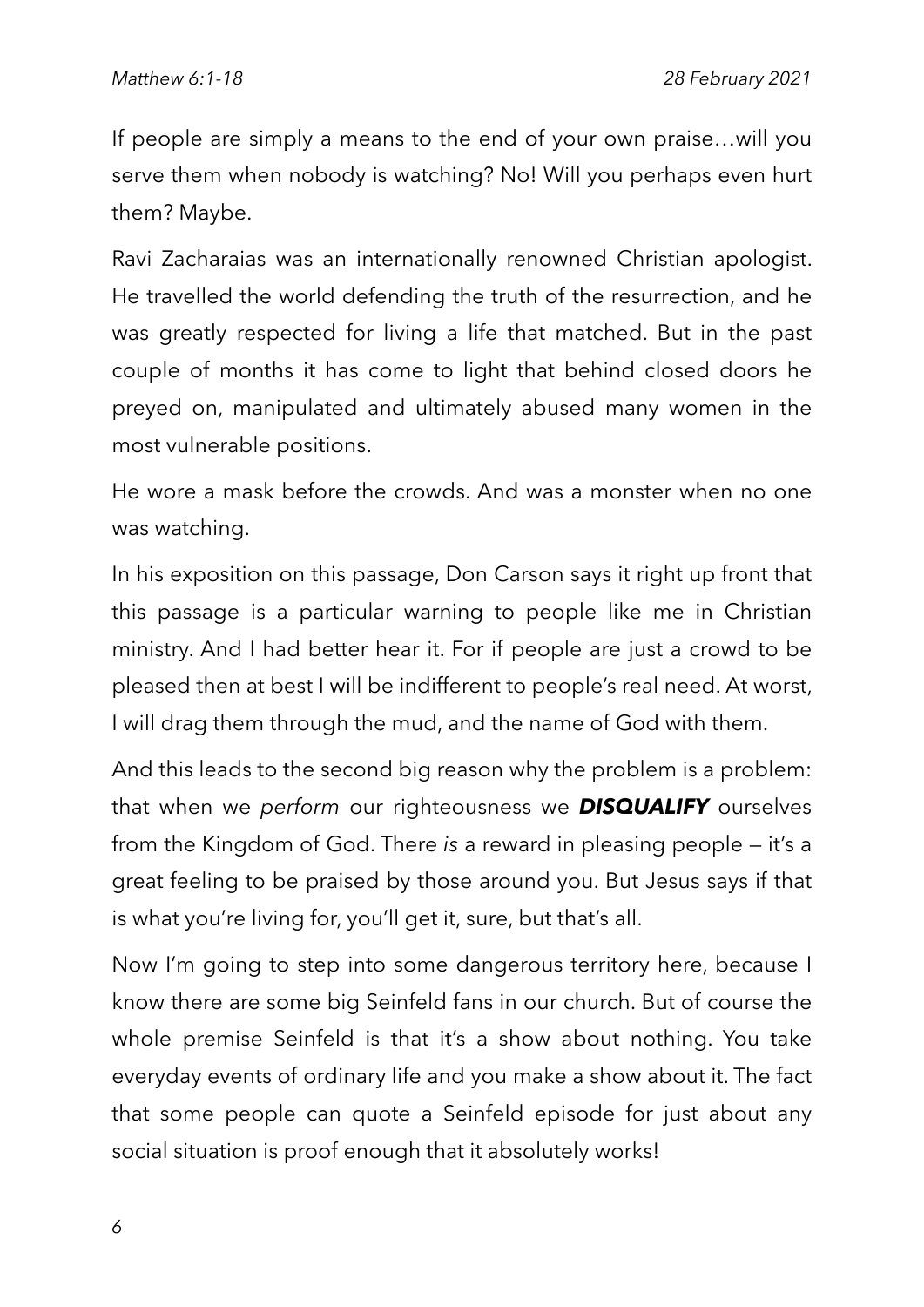Well here Jesus is warning us against the great danger of living our lives as if we are the main character in our own show about Nothing. Because in the end, it really will be a show about *nothing*. It leads nowhere expect the judgement of God.

A show about nothing is a hilarious idea for a sit-com, but it's a disastrous way to live your life.

Performative righteousness is a problem.

It is destructive for individuals as we run on the treadmill of public opinion.

It's destructive for community, as we use each other rather than serving each other.

It's eternally destructive, as we live for our own little kingdoms of self, we cut ourselves off from the Kingdom of God.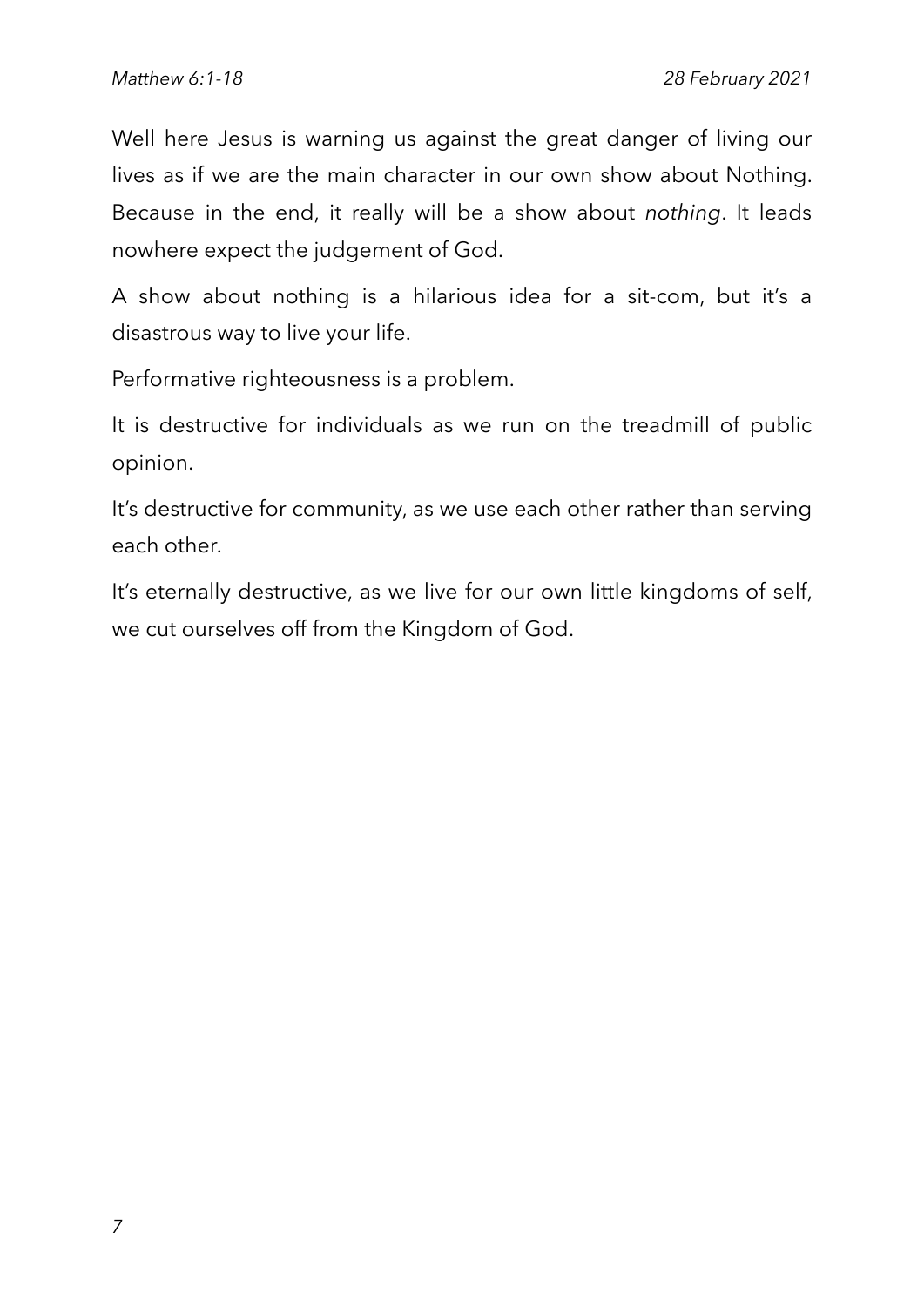## **3. What is NOT the solution?**

So what is the solution to the problem. Well, I'll tell you what it's not. Did you notice that Jesus doesn't say here: **"***STOP SEEKING REWARD"*

As Jesus speaks to this yearning for recognition and reward, Jesus doesn't simply go after the desire of the heart; Rather Jesus wants to get us to see the heart of our desire. Jesus isn't calling us to stop seeking reward, but to seek a better reward.

For Jesus knows that we are creatures who were made to hear and receive blessing for our righteousness. Just think back to Genesis 1, and the very first words God spoke to man and woman after creating humanity in his own image:

*God blessed them and said to them, "Be fruitful and increase in number; fill the earth and subdue it.*

God *blessed* them. And though humanity has fallen into sin and rebellion, our desire to be recognised by others is a dim echo of this ancient longing to hear again God's word of blessing upon us.

And so when I was in youth group and I looked out of the corner of my eye to see if the girl that I liked saw what a servant I was, it was never about the girl. It was about God, and my longing for *his* attention, and *his* affection.

And as you pray in home group with half an ear open to the grunts of affirmation and hearty amens to your rather eloquent prayer, it's not about the group it's about God, and your longing for God to hear you and to answer you.

Yet in our unbelief we settle for the praise of people instead of the praise from God that lies at the heart of our desire.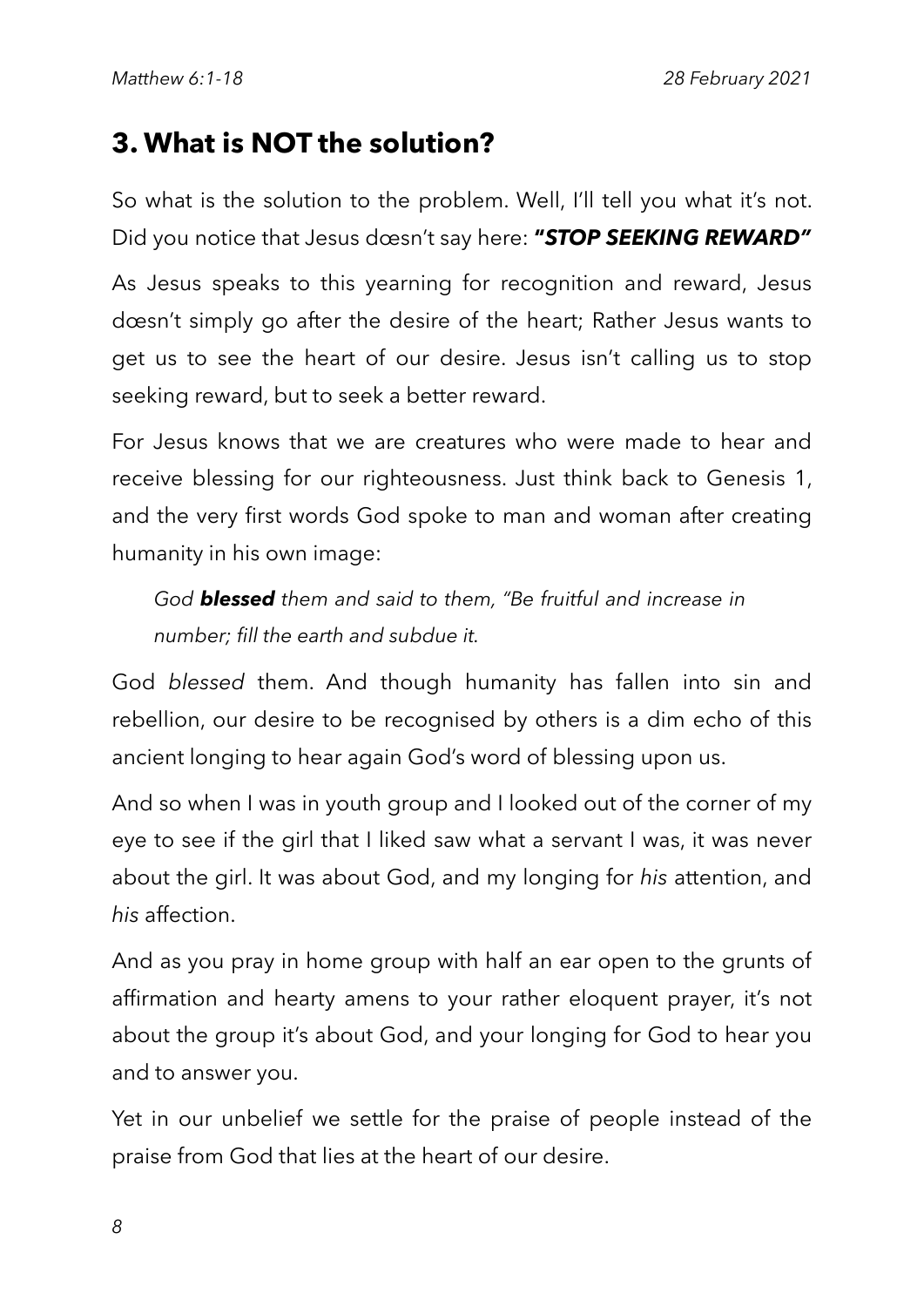And so the solution is not "stop seeking reward", rather it is "seek after God!" But there's another wrong path here as well. Because it's also not the solution to "*PERFORM FOR GOD".*

When I was in youth group there was a very common phrase, you might remember it: we were often told to *live for an audience of one*. But the problem here is that we cast God as a *discerning critic*! As if we need to *impress him* in order to earn his attention.

But this is exactly what Jesus addresses in verse 7. Having said don't perform for people like the hypocrites, now he says, "don't perform for God like the pagans!"

*And when you pray, do not keep on babbling like the pagans do, for they think they will be heard because of their many words*.

It's not enough simply to say "seek after God." Many many people live their lives most concerned about pleasing God above all. And yet it makes all the difference in the world what kind of God we are seeking.

For some the gods are petty and and undependable, so they must convince them to listen to them, and compel them to answer them.

For others God is so distant and absent that they think God will only listen if they work up to God, and earn his listening ear by the quality of their performance and the perfection of their own righteousness.

And it's just as destructive to individuals and communities and eternities to seek God on our own merits, trying to win his favour or earn his approval. We don't just need God in the abstract. We need the God of the Gospel, revealed to us in Jesus Christ.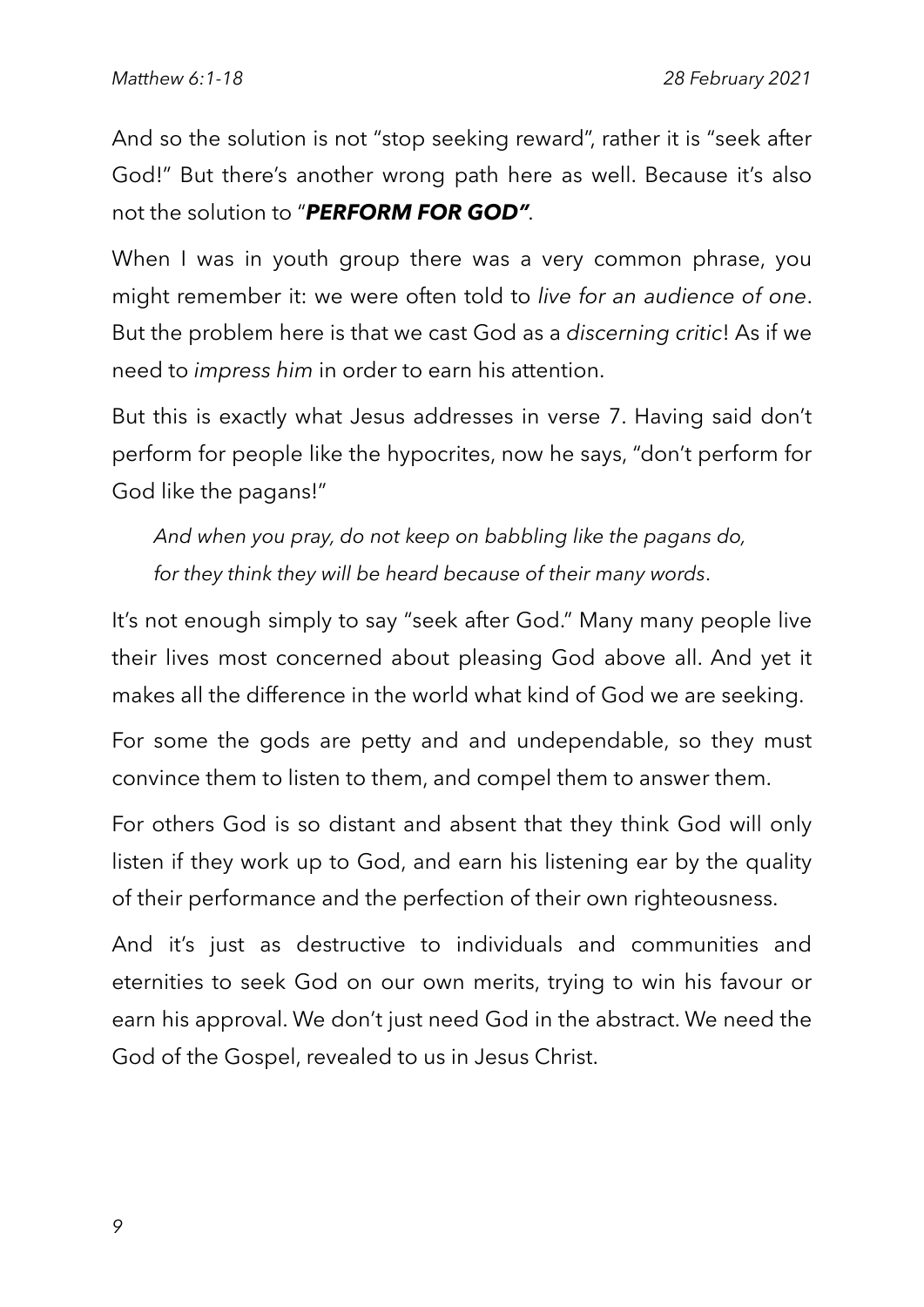### **4. What is the Solution?**

And that's the solution. It's right there at the very centre of the passage — in fact at the heart of the whole Sermon on the Mount — in the Model prayer that Jesus teaches to his disciples.

We could spend weeks unpacking the simple content of the Lord's prayer, but for today, let us simply consider three stunning truths that ought to captivate our hearts and transform our righteousness from the inside out.

Firstly, *THE FATHER!* At the end of Matthew 5, almost out of nowhere, Jesus refers to God as Father in Heaven. He tells us to love our enemies *so that we will be children of our Father.* He ends his filling full of the Law by calling his disciples to be *perfect, as your Heavenly Father is perfect*.

And now the Fatherhood of God is the dominant note through all of chapter 6. 9 Times in these 18 verses Jesus refers to God as Father. And in the Lord's prayer, right up front, Jesus says pray like this: "Our Father in Heaven". This is not something we must work up to, because it is who God is! This concept of God would have been absolutely alien to his hearers, and remains utterly unique to the Christian faith.

And what we need to see today is the way that *the grammar of family* completely trumps all the language of fanfare and finance.

This is not a god we perform for like a critic, to win his approval.

This is not a god we deal with like our landlord, like some sort of business transaction where we get what we pay for.

No, we draw near to God like a child to their Father, delighting to show him the latest trick we've learned or the new drawing we've done.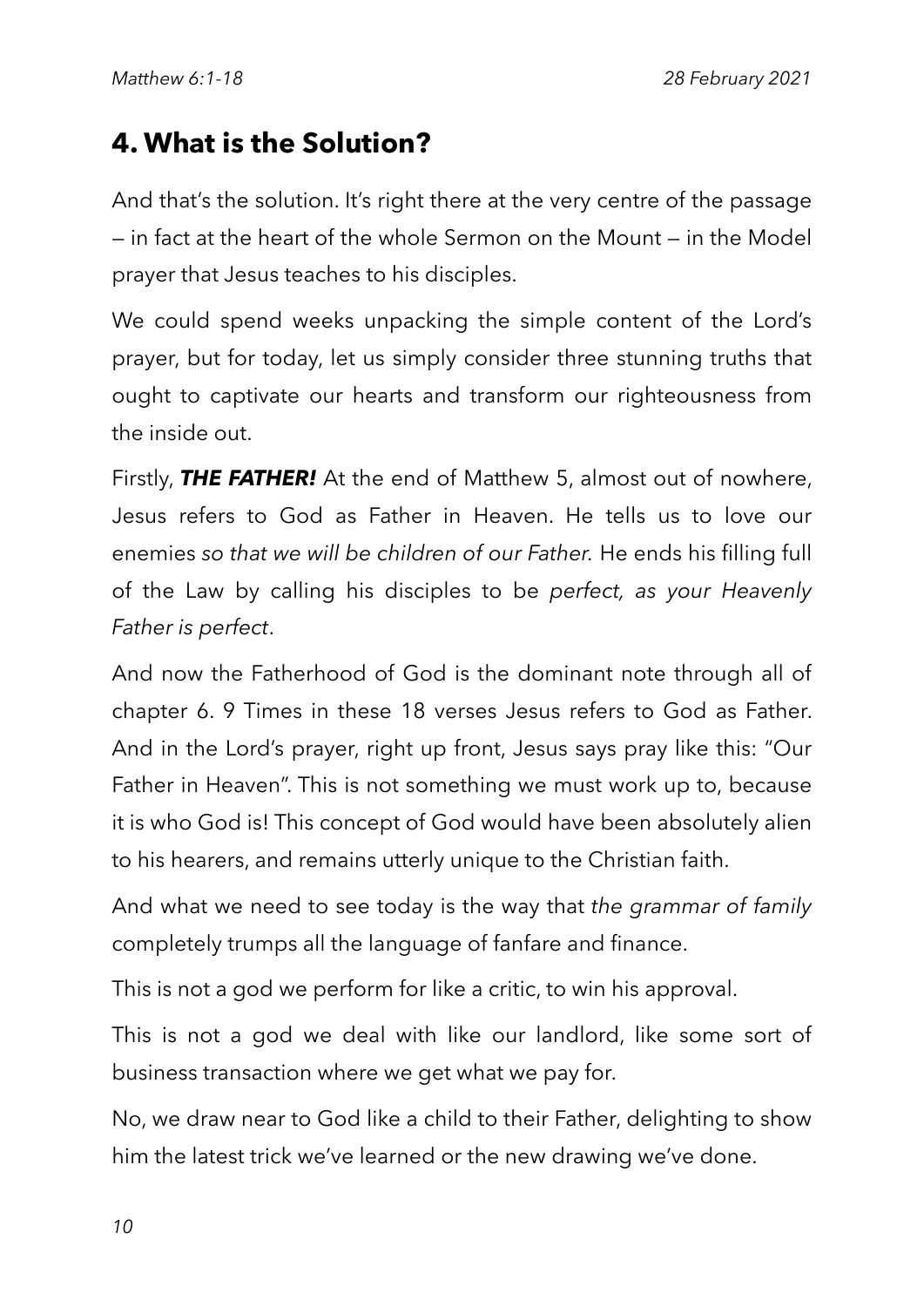I don't actually remember this, but when I was a very little, I performed at my very first O'Keeffe family concert at my grandparents house on the Sunshine Coast. My Act: I jumped off a chopping board. And there's this classic family photo of me standing next to the board absolutely buzzing as I receive the adulation of my family.

Now, it would be absurd to say that I had *won over* the crowd. Or that my daring act had somehow *earned* their praise. Of course not! My family delighted in my small act *precisely because they were my family.*

And so it is with God. God delights in our fumbling attempts at righteousness and humility, *not because they deserve it* but because he is our Father in Heaven.

He smiles upon our righteous acts, no matter how secret, or seemingly small and insignificant, because he is our Father in Heaven

God hears our prayers not because we have *earned his listening ear* but because he is our Father in Heaven.

Jesus confronts our every instinct about what God is like.

He is not distant or cold, nor is he small and capricious.

God is intimate *and* eternal.

He is personal *and* infinite.

He is utterly set apart from us and wonderfully near.

He is the God who in his goodness loves to hear us,

and in his glory is able to answer us. He is the great desire of our hearts.

He is the Father in Heaven.

And by some scandal of grace Jesus says we can call him *Our Father.*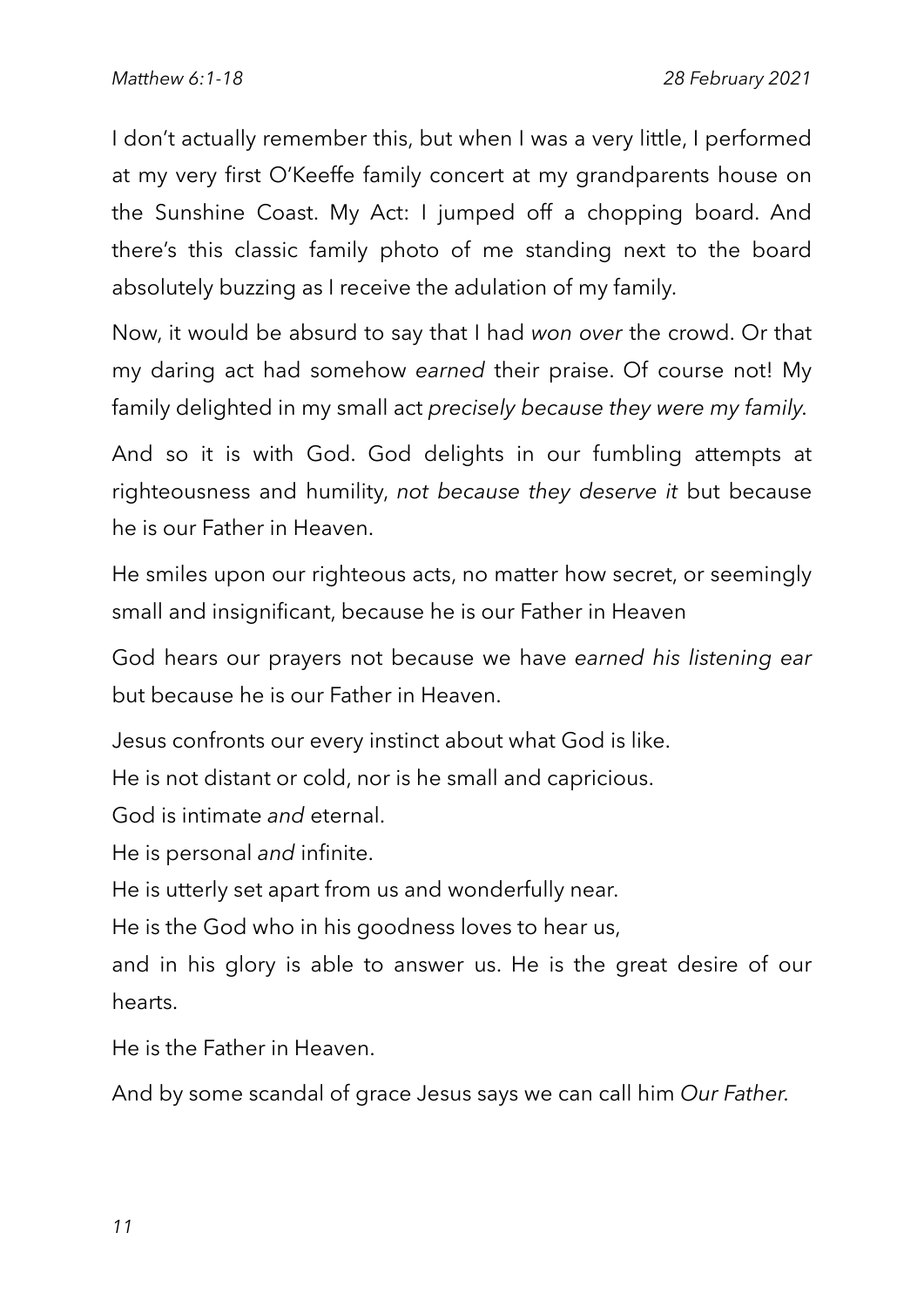Then, Jesus tells us of *THE KINGDOM!* Did you notice how the whole of Jesus' prayer turns as away from our self-interest and out towards God and our neighbour.

The prayer begins, "God may *YOUR* name be honoured as holy; may *YOUR* Kingdom come; may *YOUR* will be done." Jesus lifts our eyes away from the Grand Story of Me, to the far Greater Story of who God is and what he is doing. And it's a story unfolding not just in our little patch, but *on earth* — everywhere! — as it is in heaven. This is a story of cosmic proportions!

Even on top of that, the whole setting of the prayer resists our natural self-centredness. We pray *OUR* Father, not just *my* Father. We pray for *OUR daily* bread, and as soon as we ask for forgiveness we pray for our own forgiveness of people around us. Jesus' prayer is not for the heroic individual, but the **humble community**, where each child of the Father is turned out in love to the needs of their brothers and sisters.

But here is the great paradox of Jesus' prayer: *Where the theological concerns of God's name and Kingdom and Will are most prioritised, the human concerns of our bread and forgiveness and guidance will be least neglected*. When we live for our own Kingdom we end up dissatisfied, dehumanised and disqualified. When we live for God's Kingdom we find ourselves fed, and forgiven and freed from the power our sin and the deceptions of the devil. This Kingdom is not ultimately about us, but it is undeniably *for* us. God provides us with the things we need to live, and then he gives us the forgiveness and the guidance we need to *really* live.

By some scandal of Grace, Jesus invites us to let go of our own stories about nothing and to find ourselves in *God's story about something.*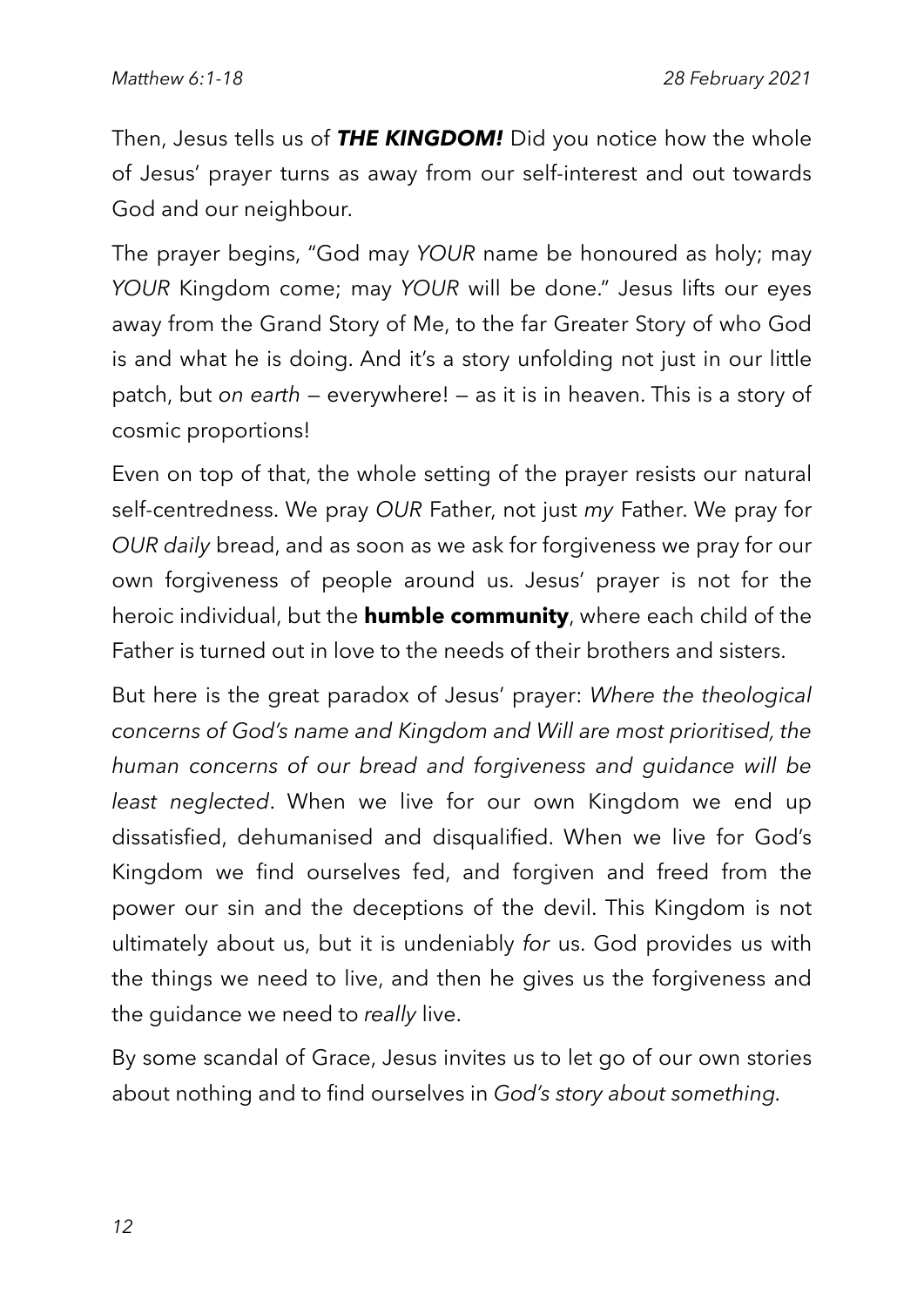The solution to the problem of our performance is lifting our eyes to The Father, and to the Kingdom — and then finally to see that all of this is contained in a *PRAYER!*

We have all been struck over the last few weeks by the *strong* commands of Jesus' Sermon. But here, in the very centre of all Jesus says, is this great expression of our own *weakness and need*.

Jesus' prayer is the beating heart of discipleship, the fountain from which true righteousness flows, the renewable power-source of life in the Kingdom. *The key to living the in the Kingdom is to recognise our own weakness and so open ourselves up to receive the strength of God, that by some scandal of grace he might fill us up with all we need to live for him.*

And here is the scandal of Grace. That Jesus suffered the rejection of men, and the wrath of God, so that we could pray this prayer.

I said before that Jesus' speaking of God as Father comes almost out of nowhere. But we have already heard from the Father in the life of Jesus. Remember the voice from heaven at Jesus' baptism saying, "this is my Son whom I love, with him I am well pleased."

Here is the voice of approval that all of us long for so desperately, and which Jesus entirely deserved. For Jesus never wore a mask before the crowds. We will never discover some hidden darkness in Jesus. His love was sincere and his service genuine, and he perfectly sought the honouring of God's name, and the coming of his Kingdom and the doing of his will.

As one writer says,

*"He never pulled Peter to one side saying "How do you think that talk went down? I think some of them were unhappy with how I ended the parable…" He never reminded His grumbling*